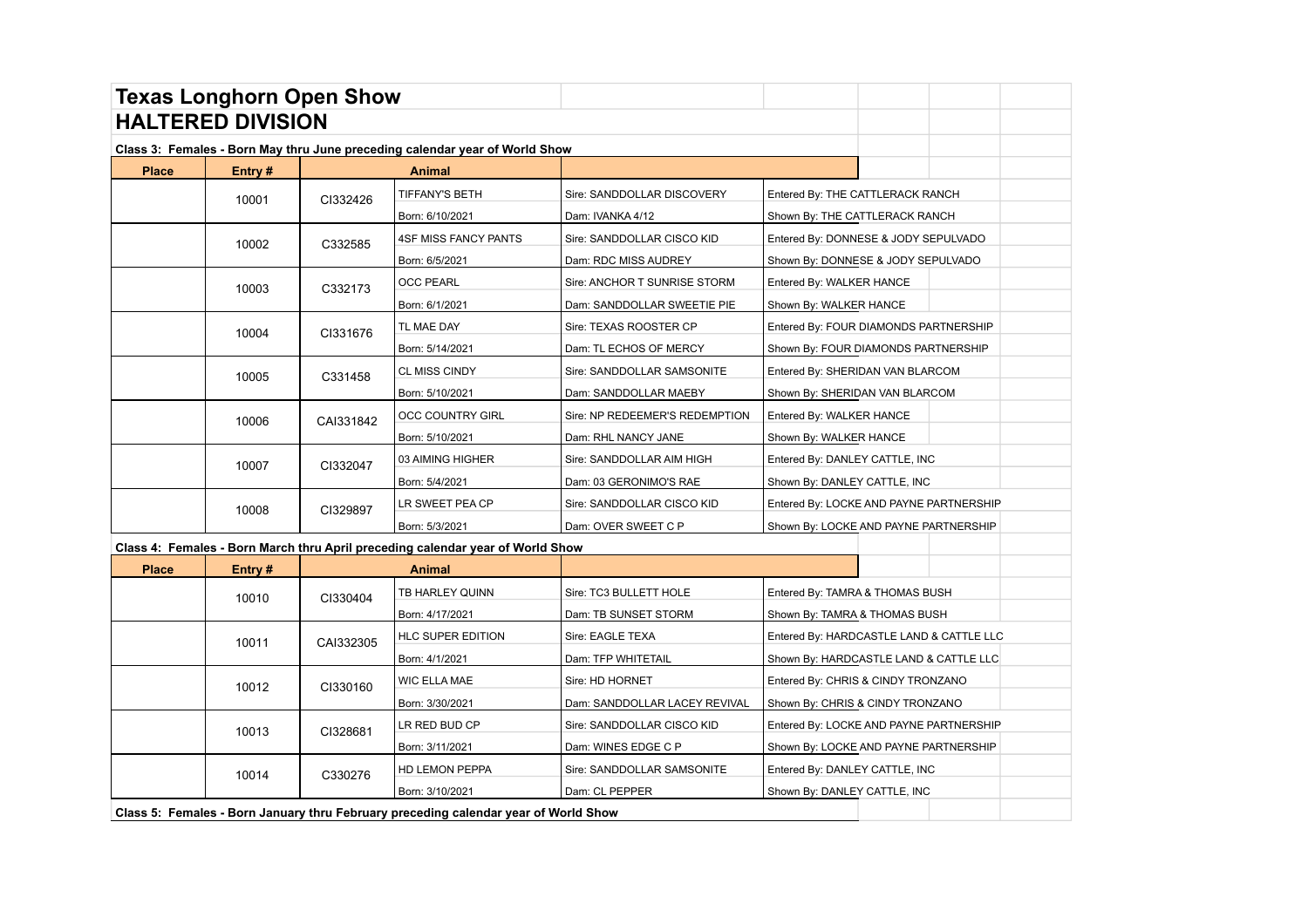| <b>Place</b>                                                                         | Entry#                                 |          | Animal                                                                                       |                                |                                          |
|--------------------------------------------------------------------------------------|----------------------------------------|----------|----------------------------------------------------------------------------------------------|--------------------------------|------------------------------------------|
|                                                                                      | 10015                                  | CA330286 | <b>T-REX GALA'S SOIREE</b>                                                                   | Sire: SANDDOLLAR DISCOVERY     | Entered By: T-REX LONGHORNS              |
|                                                                                      |                                        |          | Born: 2/12/2021                                                                              | Dam: CHAPARRAL GALA            | Shown By: T-REX LONGHORNS                |
|                                                                                      | 10016                                  | C330278  | RCC MY KINDA SALTY                                                                           | Sire: SANDDOLLAR DISCOVERY     | Entered By: ROBERTSON CATTLE CO.         |
|                                                                                      |                                        |          | Born: 2/12/2021                                                                              | Dam: MK GRACE                  | Shown By: ROBERTSON CATTLE CO.           |
|                                                                                      | 10017                                  | CI330790 | <b>CASSIE TENBAR</b>                                                                         | Sire: OBRYANS CASSIUS          | Entered By: DANLEY CATTLE, INC           |
|                                                                                      |                                        |          | Born: 1/26/2021                                                                              | Dam: JADA HAVEN C P            | Shown By: DANLEY CATTLE, INC             |
|                                                                                      | 10019                                  | CI329467 | LR STRAWBERRY WINE CP                                                                        | Sire: SANDDOLLAR CISCO KID     | Entered By: LOCKE AND PAYNE PARTNERSHIP  |
|                                                                                      |                                        |          | Born: 1/20/2021                                                                              | Dam: DISCOVERY TRADITION C P   | Shown By: LOCKE AND PAYNE PARTNERSHIP    |
|                                                                                      | 10020<br>CI330493                      |          | OCC BELLE STAR                                                                               | Sire: TL REVIVAL               | Entered By: WALKER HANCE                 |
|                                                                                      |                                        |          | Born: 1/20/2021                                                                              | Dam: SANDDOLLAR LADY AMBER     | Shown By: WALKER HANCE                   |
|                                                                                      | 10023                                  | CI330251 | DIAMOND Q BENITA                                                                             | Sire: ROUGH RIDER 30           | Entered By: DANLEY CATTLE, INC           |
|                                                                                      |                                        |          | Born: 1/18/2021                                                                              | Dam: MK BET ON ME              | Shown By: DANLEY CATTLE, INC             |
|                                                                                      | 10021<br>C330241                       |          | <b>4SF MAGNOLIA BREES</b>                                                                    | Sire: CT CUTTING EDGE          | Entered By: DONNESE & JODY SEPULVADO     |
|                                                                                      |                                        |          | Born: 1/17/2021                                                                              | Dam: BLEW BY U                 | Shown By: DONNESE & JODY SEPULVADO       |
|                                                                                      | 10022                                  | C330067  | <b>HAYWIRE ZOE</b>                                                                           | Sire: SANDDOLLAR DISCOVERY     | Entered By: SCOTTY & ALESSA O'BRYAN      |
|                                                                                      |                                        |          | Born: 1/14/2021                                                                              | Dam: SANDDOLLAR CUPCAKE        | Shown By: SCOTTY & ALESSA O'BRYAN        |
|                                                                                      | 10024                                  | CI327752 | <b>SL FERGALICIOUS</b>                                                                       | Sire: DOMINION C P             | Entered By: WALKER HANCE                 |
|                                                                                      |                                        |          | Born: 1/11/2021                                                                              | Dam: DISCOVERY SWEET GIRL CP   | Shown By: WALKER HANCE                   |
|                                                                                      | 10025                                  | CI329905 | SL SWEET & SASSY                                                                             | Sire: SANDDOLLAR SAMSONITE     | Entered By: TESSA TRONZANO               |
|                                                                                      |                                        |          | Born: 1/8/2021                                                                               | Dam: SASSY TROPHY              | Shown By: TESSA TRONZANO                 |
|                                                                                      | <b>Class 6: Champion Junior Female</b> |          |                                                                                              |                                |                                          |
|                                                                                      | Class 7: Res. Champion Junior Female   |          |                                                                                              |                                |                                          |
|                                                                                      |                                        |          | Class 8: Females - Born September thru December second preceding calendar year of World Show |                                |                                          |
| <b>Place</b>                                                                         | Entry#                                 |          | <b>Animal</b>                                                                                |                                |                                          |
|                                                                                      | 10026                                  | CI327812 | TL WILD CARD                                                                                 | Sire: TL BULLETPROOF           | Entered By: MEGAN BUSH                   |
|                                                                                      |                                        |          | Born: 10/20/2020                                                                             | Dam: TL MAGIC MOCHA            | Shown By: MEGAN BUSH                     |
|                                                                                      | 10027                                  | CT329378 | SANDDOLLAR FIRST CLASS                                                                       | Sire: NP REDEEMER'S REDEMPTION | Entered By: ROBERTSON CATTLE CO.         |
|                                                                                      |                                        |          | Born: 9/15/2020                                                                              | Dam: MK HIGH SOCIETY           | Shown By: ROBERTSON CATTLE CO.           |
| Class 9: Females - Born May thru August second preceding calendar year of World Show |                                        |          |                                                                                              |                                |                                          |
| <b>Place</b>                                                                         | Entry #                                |          | <b>Animal</b>                                                                                |                                |                                          |
|                                                                                      | 10028                                  | C325671  | <b>CL DAISYMEROLLIN</b>                                                                      | Sire: BH BULLSEYE              | Entered By: RYAN M. & DEVIN D. CULPEPPER |
|                                                                                      |                                        |          | Born: 5/3/2020                                                                               | Dam: MK CATALINA               | Shown By: RYAN M. & DEVIN D. CULPEPPER   |
|                                                                                      | 10029                                  | CI324518 | WIC SHE'S A DAISY                                                                            | Sire: HD HORNET                | Entered By: RANDY & CATHERINE MORRIS     |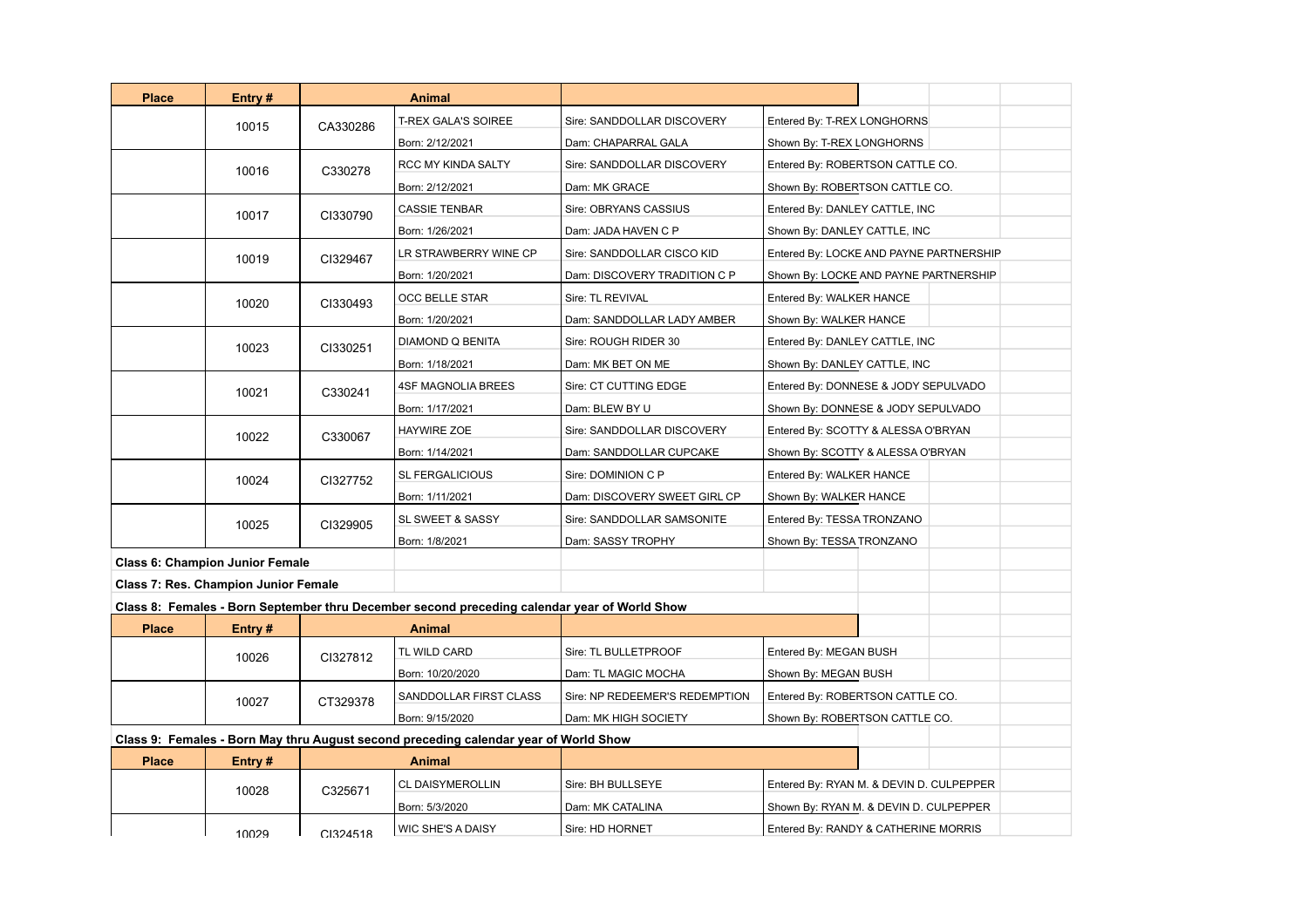|                                                                                             | <b>JOOZS</b>                                 | UI324018       |                                                                                          |                               |                                          |  |  |
|---------------------------------------------------------------------------------------------|----------------------------------------------|----------------|------------------------------------------------------------------------------------------|-------------------------------|------------------------------------------|--|--|
|                                                                                             |                                              |                | Born: 5/2/2020                                                                           | Dam: SANDDOLLAR SAFARI JACLYN | Shown By: RANDY & CATHERINE MORRIS       |  |  |
|                                                                                             |                                              |                | Class 10: Females - Born January thru April second preceding calendar year of World Show |                               |                                          |  |  |
| <b>Place</b>                                                                                | Entry#                                       |                | Animal                                                                                   |                               |                                          |  |  |
|                                                                                             | 10030                                        | CI325413       | HD MARIE                                                                                 | Sire: CL VELOCITY             | Entered By: JOHNATHAN & MEAGAN WARMINSKI |  |  |
|                                                                                             |                                              |                | Born: 4/25/2020                                                                          | Dam: HD POLLYANNA             | Shown By: JOHNATHAN & MEAGAN WARMINSKI   |  |  |
|                                                                                             | 10031                                        | CI325184       | LMR STARRIFIC                                                                            | Sire: TRANSFORMER BCR 865     | Entered By: LONG M RANCH                 |  |  |
|                                                                                             |                                              |                | Born: 2/25/2020                                                                          | Dam: LMR GUNNA GET BOOMERIZED | Shown By: LONG M RANCH                   |  |  |
|                                                                                             | 10032                                        | CI324251       | CISCO SKY CP                                                                             | Sire: SANDDOLLAR CISCO KID    | Entered By: MEGAN BUSH                   |  |  |
|                                                                                             |                                              |                | Born: 2/19/2020                                                                          | Dam: PREACH TO REXXIE C P     | Shown By: MEGAN BUSH                     |  |  |
|                                                                                             | 10033                                        | CI323625       | HD JUST A LIL SASS                                                                       | Sire: SANDDOLLAR SAMSONITE    | Entered By: JOHNATHAN & MEAGAN WARMINSKI |  |  |
|                                                                                             |                                              |                | Born: 1/19/2020                                                                          | Dam: SASSY TROPHY             | Shown By: JOHNATHAN & MEAGAN WARMINSKI   |  |  |
|                                                                                             | 10034                                        | CI324264       | HD DELILAH                                                                               | Sire: SANDDOLLAR SAMSONITE    | Entered By: SHARER FAMILY LONGHORNS      |  |  |
|                                                                                             |                                              |                | Born: 1/15/2020                                                                          | Dam: ABBY ARROWHEAD           | Shown By: SHARER FAMILY LONGHORNS        |  |  |
|                                                                                             |                                              |                | Class 11: Females - Born third preceding calendar year of World Show                     |                               |                                          |  |  |
| <b>Place</b>                                                                                | Entry #                                      |                | <b>Animal</b>                                                                            |                               |                                          |  |  |
|                                                                                             | 10035                                        | CI319849       | HD POPPY                                                                                 | Sire: CL VELOCITY             | Entered By: JARROD DICKEY                |  |  |
|                                                                                             |                                              |                | Born: 7/13/2019                                                                          | Dam: HD SAMSONITE'S SAMMI     | Shown By: JARROD DICKEY                  |  |  |
|                                                                                             | 10036                                        | CI320201       | AMERICAN MAID                                                                            | Sire: TL BULLETPROOF          | Entered By: TANNER LONGHORNS             |  |  |
|                                                                                             |                                              |                | Born: 5/23/2019                                                                          | Dam: TL COUNTRY RAZZLE DAZZLE | Shown By: TANNER LONGHORNS               |  |  |
|                                                                                             | 10037                                        | CI319388       | WRS MOMMA'S REAL DEAL                                                                    | Sire: CL VELOCITY             | Entered By: JOHNATHAN & MEAGAN WARMINSKI |  |  |
|                                                                                             |                                              |                | Born: 5/15/2019                                                                          | Dam: HD BOOM BAM SAM          | Shown By: JOHNATHAN & MEAGAN WARMINSKI   |  |  |
|                                                                                             | 10038                                        | C318319        | WIC SAFFRON                                                                              | Sire: HI 5'S SHARP SHOOTER    | Entered By: RANDY & CATHERINE MORRIS     |  |  |
|                                                                                             |                                              |                | Born: 5/5/2019                                                                           | Dam: SANDDOLLAR SAFARI JACLYN | Shown By: RANDY & CATHERINE MORRIS       |  |  |
|                                                                                             | 10039                                        | CI319245       | NOBODY'S FOOL                                                                            | Sire: TL BULLETPROOF          | Entered By: CLARICE FRANCIS              |  |  |
|                                                                                             |                                              |                | Born: 4/1/2019                                                                           | Dam: MK FERGIE                | Shown By: CLARICE FRANCIS                |  |  |
|                                                                                             | 10040                                        | CI316400       | CHAPARRAL DITTY DAWN                                                                     | Sire: DALLAS SEAVEY           | Entered By: CHAPARRAL CATTLE COMPANY     |  |  |
|                                                                                             |                                              |                | Born: 1/12/2019                                                                          | Dam: SANDDOLLAR SMOKE'N DAWN  | Shown By: CHAPARRAL CATTLE COMPANY       |  |  |
|                                                                                             | 10041                                        | CI314398       | R4 HIGH HOPES                                                                            | Sire: SANDDOLLAR AIM HIGH     | Entered By: ADALYN HAMILTON              |  |  |
|                                                                                             |                                              | Born: 1/3/2019 | Dam: BH BELLINI                                                                          | Shown By: ADALYN HAMILTON     |                                          |  |  |
|                                                                                             | <b>Class 12: Champion Senior Female</b>      |                |                                                                                          |                               |                                          |  |  |
|                                                                                             | <b>Class 13: Res. Champion Senior Feamle</b> |                |                                                                                          |                               |                                          |  |  |
|                                                                                             | <b>Class 14: Grand Champion Female</b>       |                |                                                                                          |                               |                                          |  |  |
|                                                                                             | <b>Class 15: Res. Grand Champion Female</b>  |                |                                                                                          |                               |                                          |  |  |
| Class 16: Mature Females - Born 4th, 5th, 6th and 7th preceding calendar year of World Show |                                              |                |                                                                                          |                               |                                          |  |  |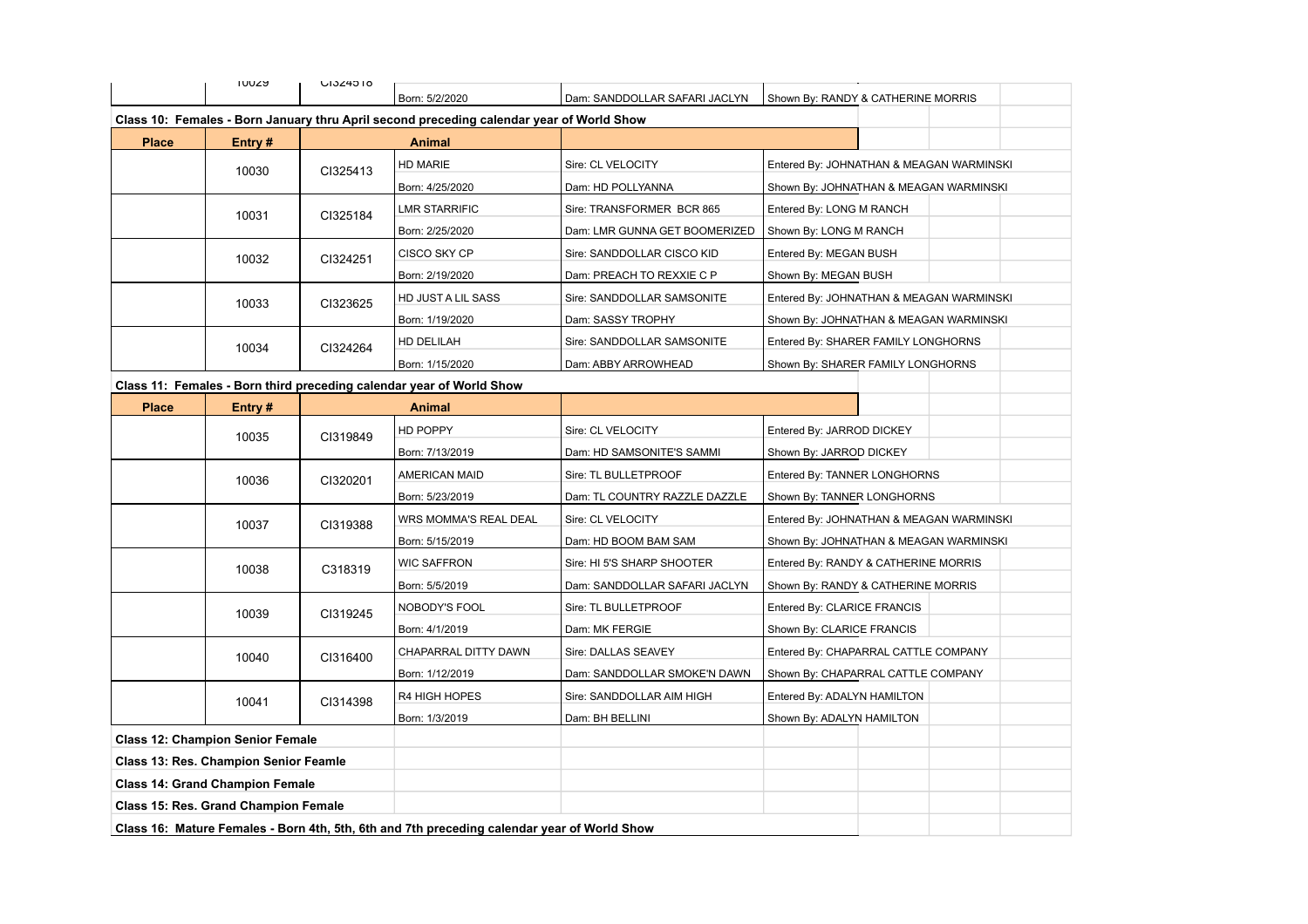| <b>Place</b><br>Entry#<br><b>Animal</b><br>SUNRISE SANDRA<br>Sire: SANTA ANA<br>Entered By: DANLEY CATTLE, INC<br>10042<br>CI318239<br>Born: 9/26/2018<br>Dam: SUNRISE 82<br>Shown By: DANLEY CATTLE, INC<br>Class 17: Mature Females - Born 8th preceding calendar year and before of World Show<br><b>Place</b><br>Entry#<br><b>Animal</b><br>SANDDOLLAR MAEBY<br>Sire: SANDDOLLAR TRAVERSE<br>Entered By: RYAN M. & DEVIN D. CULPEPPER<br>10043<br>C280286<br>Born: 5/1/2012<br>Dam: SANDDOLLAR MADELYNN<br>Shown By: RYAN M. & DEVIN D. CULPEPPER<br>HI 5'S DREAM CATCHER<br>Sire: SD REMARKABLE REDEMPTION<br>Entered By: SHARER FAMILY LONGHORNS<br>10044<br>CI251947<br>Born: 3/17/2008<br>Dam: PRL SWOOSH HERE I COME<br>Shown By: SHARER FAMILY LONGHORNS<br>TRI-W BARB'S TRIPLE CROWN<br>Sire: TRI-W BARBWIRE<br>Entered By: LAZY JP RANCH<br>10045<br>C203666<br>Shown By: LAZY JP RANCH<br>Born: 3/2/2001<br>Dam: TRI-W BASKET OF FLOWERS<br>Class 22: Bulls - Born May thru June preceding calendar year of World Show<br><b>Place</b><br>Entry#<br>Animal<br>CF LOKI'S MAGIC<br>Sire: DOMINION C P<br>Entered By: CLARICE FRANCIS<br>10046<br>BI102674<br>Born: 6/26/2021<br>Shown By: CLARICE FRANCIS<br>Dam: NOBODY'S FOOL<br><b>HERCULES II H2</b><br>Sire: SANDDOLLAR DISCOVERY<br>Entered By: THE CATTLERACK RANCH<br>10047<br>B102791<br>Born: 6/5/2021<br>Dam: TESSA BELLA<br>Shown By: THE CATTLERACK RANCH<br><b>HD GUNNISON</b><br>Sire: SANDDOLLAR SAMSONITE<br>Entered By: GEORGE AND CINDY DENNIS<br>10048<br>B102362<br>Born: 6/3/2021<br>Shown By: GEORGE AND CINDY DENNIS<br>Dam: CHAPARRAL SUZY Q<br><b>TJD ACE</b><br>Sire: SANDDOLLAR DISCOVERY<br>Entered By: DANLEY CATTLE, INC<br>10049<br>BI102557<br>Born: 5/9/2021<br>Dam: CASSIUS GABRIELLA<br>Shown By: DANLEY CATTLE, INC<br>TJD CINCO<br>Sire: SANDDOLLAR DISCOVERY<br>Entered By: DANLEY CATTLE, INC<br>10050<br>B102556<br>Born: 5/5/2021<br>Dam: HD BEAUTY'S BELLE<br>Shown By: DANLEY CATTLE, INC<br>CHAPARRAL CENTERPIECE<br>Sire: DALLAS SEAVEY<br>Entered By: NORTH TEXAS CATTLE GROUP<br>10051<br>BI102525<br>Born: 5/2/2021<br>Dam: CHAPARRAL SPRINKLES<br>Shown By: NORTH TEXAS CATTLE GROUP<br>Class 23: Bulls - Born March thru April preceding calendar year of World Show<br><b>Place</b><br>Entry#<br>Animal<br>MK MOORE SALT 1<br>Sire: MK SALTY BALLS<br>Entered By: RYAN M. & DEVIN D. CULPEPPER<br>10052<br>B102576<br>Born: 3/24/2021<br>Shown By: RYAN M. & DEVIN D. CULPEPPER<br>Dam: MK STORMIN BELLE<br><b>WIC JACK HORNER</b><br>Sire: HD HORNET<br>Entered By: RANDY & CATHERINE MORRIS |       |          |  |  |  |  |  |
|--------------------------------------------------------------------------------------------------------------------------------------------------------------------------------------------------------------------------------------------------------------------------------------------------------------------------------------------------------------------------------------------------------------------------------------------------------------------------------------------------------------------------------------------------------------------------------------------------------------------------------------------------------------------------------------------------------------------------------------------------------------------------------------------------------------------------------------------------------------------------------------------------------------------------------------------------------------------------------------------------------------------------------------------------------------------------------------------------------------------------------------------------------------------------------------------------------------------------------------------------------------------------------------------------------------------------------------------------------------------------------------------------------------------------------------------------------------------------------------------------------------------------------------------------------------------------------------------------------------------------------------------------------------------------------------------------------------------------------------------------------------------------------------------------------------------------------------------------------------------------------------------------------------------------------------------------------------------------------------------------------------------------------------------------------------------------------------------------------------------------------------------------------------------------------------------------------------------------------------------------------------------------------------------------------------------------------------------------------------------------------------------------------------------------------------------------------------------------------------------------------------------------------------------------------------------------------------------------------------|-------|----------|--|--|--|--|--|
|                                                                                                                                                                                                                                                                                                                                                                                                                                                                                                                                                                                                                                                                                                                                                                                                                                                                                                                                                                                                                                                                                                                                                                                                                                                                                                                                                                                                                                                                                                                                                                                                                                                                                                                                                                                                                                                                                                                                                                                                                                                                                                                                                                                                                                                                                                                                                                                                                                                                                                                                                                                                              |       |          |  |  |  |  |  |
|                                                                                                                                                                                                                                                                                                                                                                                                                                                                                                                                                                                                                                                                                                                                                                                                                                                                                                                                                                                                                                                                                                                                                                                                                                                                                                                                                                                                                                                                                                                                                                                                                                                                                                                                                                                                                                                                                                                                                                                                                                                                                                                                                                                                                                                                                                                                                                                                                                                                                                                                                                                                              |       |          |  |  |  |  |  |
|                                                                                                                                                                                                                                                                                                                                                                                                                                                                                                                                                                                                                                                                                                                                                                                                                                                                                                                                                                                                                                                                                                                                                                                                                                                                                                                                                                                                                                                                                                                                                                                                                                                                                                                                                                                                                                                                                                                                                                                                                                                                                                                                                                                                                                                                                                                                                                                                                                                                                                                                                                                                              |       |          |  |  |  |  |  |
|                                                                                                                                                                                                                                                                                                                                                                                                                                                                                                                                                                                                                                                                                                                                                                                                                                                                                                                                                                                                                                                                                                                                                                                                                                                                                                                                                                                                                                                                                                                                                                                                                                                                                                                                                                                                                                                                                                                                                                                                                                                                                                                                                                                                                                                                                                                                                                                                                                                                                                                                                                                                              |       |          |  |  |  |  |  |
|                                                                                                                                                                                                                                                                                                                                                                                                                                                                                                                                                                                                                                                                                                                                                                                                                                                                                                                                                                                                                                                                                                                                                                                                                                                                                                                                                                                                                                                                                                                                                                                                                                                                                                                                                                                                                                                                                                                                                                                                                                                                                                                                                                                                                                                                                                                                                                                                                                                                                                                                                                                                              |       |          |  |  |  |  |  |
|                                                                                                                                                                                                                                                                                                                                                                                                                                                                                                                                                                                                                                                                                                                                                                                                                                                                                                                                                                                                                                                                                                                                                                                                                                                                                                                                                                                                                                                                                                                                                                                                                                                                                                                                                                                                                                                                                                                                                                                                                                                                                                                                                                                                                                                                                                                                                                                                                                                                                                                                                                                                              |       |          |  |  |  |  |  |
|                                                                                                                                                                                                                                                                                                                                                                                                                                                                                                                                                                                                                                                                                                                                                                                                                                                                                                                                                                                                                                                                                                                                                                                                                                                                                                                                                                                                                                                                                                                                                                                                                                                                                                                                                                                                                                                                                                                                                                                                                                                                                                                                                                                                                                                                                                                                                                                                                                                                                                                                                                                                              |       |          |  |  |  |  |  |
|                                                                                                                                                                                                                                                                                                                                                                                                                                                                                                                                                                                                                                                                                                                                                                                                                                                                                                                                                                                                                                                                                                                                                                                                                                                                                                                                                                                                                                                                                                                                                                                                                                                                                                                                                                                                                                                                                                                                                                                                                                                                                                                                                                                                                                                                                                                                                                                                                                                                                                                                                                                                              |       |          |  |  |  |  |  |
|                                                                                                                                                                                                                                                                                                                                                                                                                                                                                                                                                                                                                                                                                                                                                                                                                                                                                                                                                                                                                                                                                                                                                                                                                                                                                                                                                                                                                                                                                                                                                                                                                                                                                                                                                                                                                                                                                                                                                                                                                                                                                                                                                                                                                                                                                                                                                                                                                                                                                                                                                                                                              |       |          |  |  |  |  |  |
|                                                                                                                                                                                                                                                                                                                                                                                                                                                                                                                                                                                                                                                                                                                                                                                                                                                                                                                                                                                                                                                                                                                                                                                                                                                                                                                                                                                                                                                                                                                                                                                                                                                                                                                                                                                                                                                                                                                                                                                                                                                                                                                                                                                                                                                                                                                                                                                                                                                                                                                                                                                                              |       |          |  |  |  |  |  |
|                                                                                                                                                                                                                                                                                                                                                                                                                                                                                                                                                                                                                                                                                                                                                                                                                                                                                                                                                                                                                                                                                                                                                                                                                                                                                                                                                                                                                                                                                                                                                                                                                                                                                                                                                                                                                                                                                                                                                                                                                                                                                                                                                                                                                                                                                                                                                                                                                                                                                                                                                                                                              |       |          |  |  |  |  |  |
|                                                                                                                                                                                                                                                                                                                                                                                                                                                                                                                                                                                                                                                                                                                                                                                                                                                                                                                                                                                                                                                                                                                                                                                                                                                                                                                                                                                                                                                                                                                                                                                                                                                                                                                                                                                                                                                                                                                                                                                                                                                                                                                                                                                                                                                                                                                                                                                                                                                                                                                                                                                                              |       |          |  |  |  |  |  |
|                                                                                                                                                                                                                                                                                                                                                                                                                                                                                                                                                                                                                                                                                                                                                                                                                                                                                                                                                                                                                                                                                                                                                                                                                                                                                                                                                                                                                                                                                                                                                                                                                                                                                                                                                                                                                                                                                                                                                                                                                                                                                                                                                                                                                                                                                                                                                                                                                                                                                                                                                                                                              |       |          |  |  |  |  |  |
|                                                                                                                                                                                                                                                                                                                                                                                                                                                                                                                                                                                                                                                                                                                                                                                                                                                                                                                                                                                                                                                                                                                                                                                                                                                                                                                                                                                                                                                                                                                                                                                                                                                                                                                                                                                                                                                                                                                                                                                                                                                                                                                                                                                                                                                                                                                                                                                                                                                                                                                                                                                                              |       |          |  |  |  |  |  |
|                                                                                                                                                                                                                                                                                                                                                                                                                                                                                                                                                                                                                                                                                                                                                                                                                                                                                                                                                                                                                                                                                                                                                                                                                                                                                                                                                                                                                                                                                                                                                                                                                                                                                                                                                                                                                                                                                                                                                                                                                                                                                                                                                                                                                                                                                                                                                                                                                                                                                                                                                                                                              |       |          |  |  |  |  |  |
|                                                                                                                                                                                                                                                                                                                                                                                                                                                                                                                                                                                                                                                                                                                                                                                                                                                                                                                                                                                                                                                                                                                                                                                                                                                                                                                                                                                                                                                                                                                                                                                                                                                                                                                                                                                                                                                                                                                                                                                                                                                                                                                                                                                                                                                                                                                                                                                                                                                                                                                                                                                                              |       |          |  |  |  |  |  |
|                                                                                                                                                                                                                                                                                                                                                                                                                                                                                                                                                                                                                                                                                                                                                                                                                                                                                                                                                                                                                                                                                                                                                                                                                                                                                                                                                                                                                                                                                                                                                                                                                                                                                                                                                                                                                                                                                                                                                                                                                                                                                                                                                                                                                                                                                                                                                                                                                                                                                                                                                                                                              |       |          |  |  |  |  |  |
|                                                                                                                                                                                                                                                                                                                                                                                                                                                                                                                                                                                                                                                                                                                                                                                                                                                                                                                                                                                                                                                                                                                                                                                                                                                                                                                                                                                                                                                                                                                                                                                                                                                                                                                                                                                                                                                                                                                                                                                                                                                                                                                                                                                                                                                                                                                                                                                                                                                                                                                                                                                                              |       |          |  |  |  |  |  |
|                                                                                                                                                                                                                                                                                                                                                                                                                                                                                                                                                                                                                                                                                                                                                                                                                                                                                                                                                                                                                                                                                                                                                                                                                                                                                                                                                                                                                                                                                                                                                                                                                                                                                                                                                                                                                                                                                                                                                                                                                                                                                                                                                                                                                                                                                                                                                                                                                                                                                                                                                                                                              |       |          |  |  |  |  |  |
|                                                                                                                                                                                                                                                                                                                                                                                                                                                                                                                                                                                                                                                                                                                                                                                                                                                                                                                                                                                                                                                                                                                                                                                                                                                                                                                                                                                                                                                                                                                                                                                                                                                                                                                                                                                                                                                                                                                                                                                                                                                                                                                                                                                                                                                                                                                                                                                                                                                                                                                                                                                                              |       |          |  |  |  |  |  |
|                                                                                                                                                                                                                                                                                                                                                                                                                                                                                                                                                                                                                                                                                                                                                                                                                                                                                                                                                                                                                                                                                                                                                                                                                                                                                                                                                                                                                                                                                                                                                                                                                                                                                                                                                                                                                                                                                                                                                                                                                                                                                                                                                                                                                                                                                                                                                                                                                                                                                                                                                                                                              |       |          |  |  |  |  |  |
|                                                                                                                                                                                                                                                                                                                                                                                                                                                                                                                                                                                                                                                                                                                                                                                                                                                                                                                                                                                                                                                                                                                                                                                                                                                                                                                                                                                                                                                                                                                                                                                                                                                                                                                                                                                                                                                                                                                                                                                                                                                                                                                                                                                                                                                                                                                                                                                                                                                                                                                                                                                                              |       |          |  |  |  |  |  |
|                                                                                                                                                                                                                                                                                                                                                                                                                                                                                                                                                                                                                                                                                                                                                                                                                                                                                                                                                                                                                                                                                                                                                                                                                                                                                                                                                                                                                                                                                                                                                                                                                                                                                                                                                                                                                                                                                                                                                                                                                                                                                                                                                                                                                                                                                                                                                                                                                                                                                                                                                                                                              |       |          |  |  |  |  |  |
|                                                                                                                                                                                                                                                                                                                                                                                                                                                                                                                                                                                                                                                                                                                                                                                                                                                                                                                                                                                                                                                                                                                                                                                                                                                                                                                                                                                                                                                                                                                                                                                                                                                                                                                                                                                                                                                                                                                                                                                                                                                                                                                                                                                                                                                                                                                                                                                                                                                                                                                                                                                                              |       |          |  |  |  |  |  |
|                                                                                                                                                                                                                                                                                                                                                                                                                                                                                                                                                                                                                                                                                                                                                                                                                                                                                                                                                                                                                                                                                                                                                                                                                                                                                                                                                                                                                                                                                                                                                                                                                                                                                                                                                                                                                                                                                                                                                                                                                                                                                                                                                                                                                                                                                                                                                                                                                                                                                                                                                                                                              |       |          |  |  |  |  |  |
|                                                                                                                                                                                                                                                                                                                                                                                                                                                                                                                                                                                                                                                                                                                                                                                                                                                                                                                                                                                                                                                                                                                                                                                                                                                                                                                                                                                                                                                                                                                                                                                                                                                                                                                                                                                                                                                                                                                                                                                                                                                                                                                                                                                                                                                                                                                                                                                                                                                                                                                                                                                                              |       |          |  |  |  |  |  |
|                                                                                                                                                                                                                                                                                                                                                                                                                                                                                                                                                                                                                                                                                                                                                                                                                                                                                                                                                                                                                                                                                                                                                                                                                                                                                                                                                                                                                                                                                                                                                                                                                                                                                                                                                                                                                                                                                                                                                                                                                                                                                                                                                                                                                                                                                                                                                                                                                                                                                                                                                                                                              |       |          |  |  |  |  |  |
|                                                                                                                                                                                                                                                                                                                                                                                                                                                                                                                                                                                                                                                                                                                                                                                                                                                                                                                                                                                                                                                                                                                                                                                                                                                                                                                                                                                                                                                                                                                                                                                                                                                                                                                                                                                                                                                                                                                                                                                                                                                                                                                                                                                                                                                                                                                                                                                                                                                                                                                                                                                                              |       |          |  |  |  |  |  |
|                                                                                                                                                                                                                                                                                                                                                                                                                                                                                                                                                                                                                                                                                                                                                                                                                                                                                                                                                                                                                                                                                                                                                                                                                                                                                                                                                                                                                                                                                                                                                                                                                                                                                                                                                                                                                                                                                                                                                                                                                                                                                                                                                                                                                                                                                                                                                                                                                                                                                                                                                                                                              |       |          |  |  |  |  |  |
|                                                                                                                                                                                                                                                                                                                                                                                                                                                                                                                                                                                                                                                                                                                                                                                                                                                                                                                                                                                                                                                                                                                                                                                                                                                                                                                                                                                                                                                                                                                                                                                                                                                                                                                                                                                                                                                                                                                                                                                                                                                                                                                                                                                                                                                                                                                                                                                                                                                                                                                                                                                                              | 10053 | BI101879 |  |  |  |  |  |
| Born: 3/20/2021<br>Dam: SANDDOLLAR SAFARI JACLYN<br>Shown By: RANDY & CATHERINE MORRIS                                                                                                                                                                                                                                                                                                                                                                                                                                                                                                                                                                                                                                                                                                                                                                                                                                                                                                                                                                                                                                                                                                                                                                                                                                                                                                                                                                                                                                                                                                                                                                                                                                                                                                                                                                                                                                                                                                                                                                                                                                                                                                                                                                                                                                                                                                                                                                                                                                                                                                                       |       |          |  |  |  |  |  |
| RAFTER N KING OF HEARTS<br>Sire: CL VELOCITY<br>Entered By: CADE NOLEN<br>10054<br>BI102118                                                                                                                                                                                                                                                                                                                                                                                                                                                                                                                                                                                                                                                                                                                                                                                                                                                                                                                                                                                                                                                                                                                                                                                                                                                                                                                                                                                                                                                                                                                                                                                                                                                                                                                                                                                                                                                                                                                                                                                                                                                                                                                                                                                                                                                                                                                                                                                                                                                                                                                  |       |          |  |  |  |  |  |
| Born: 3/15/2021<br>Dam: HD ZSA ZSA<br>Shown By: CADE NOLEN                                                                                                                                                                                                                                                                                                                                                                                                                                                                                                                                                                                                                                                                                                                                                                                                                                                                                                                                                                                                                                                                                                                                                                                                                                                                                                                                                                                                                                                                                                                                                                                                                                                                                                                                                                                                                                                                                                                                                                                                                                                                                                                                                                                                                                                                                                                                                                                                                                                                                                                                                   |       |          |  |  |  |  |  |
| <b>OCC RANGER</b><br>Sire: SANDDOLLAR DUKE<br>Entered By: WALKER HANCE<br>10055<br>RI102150                                                                                                                                                                                                                                                                                                                                                                                                                                                                                                                                                                                                                                                                                                                                                                                                                                                                                                                                                                                                                                                                                                                                                                                                                                                                                                                                                                                                                                                                                                                                                                                                                                                                                                                                                                                                                                                                                                                                                                                                                                                                                                                                                                                                                                                                                                                                                                                                                                                                                                                  |       |          |  |  |  |  |  |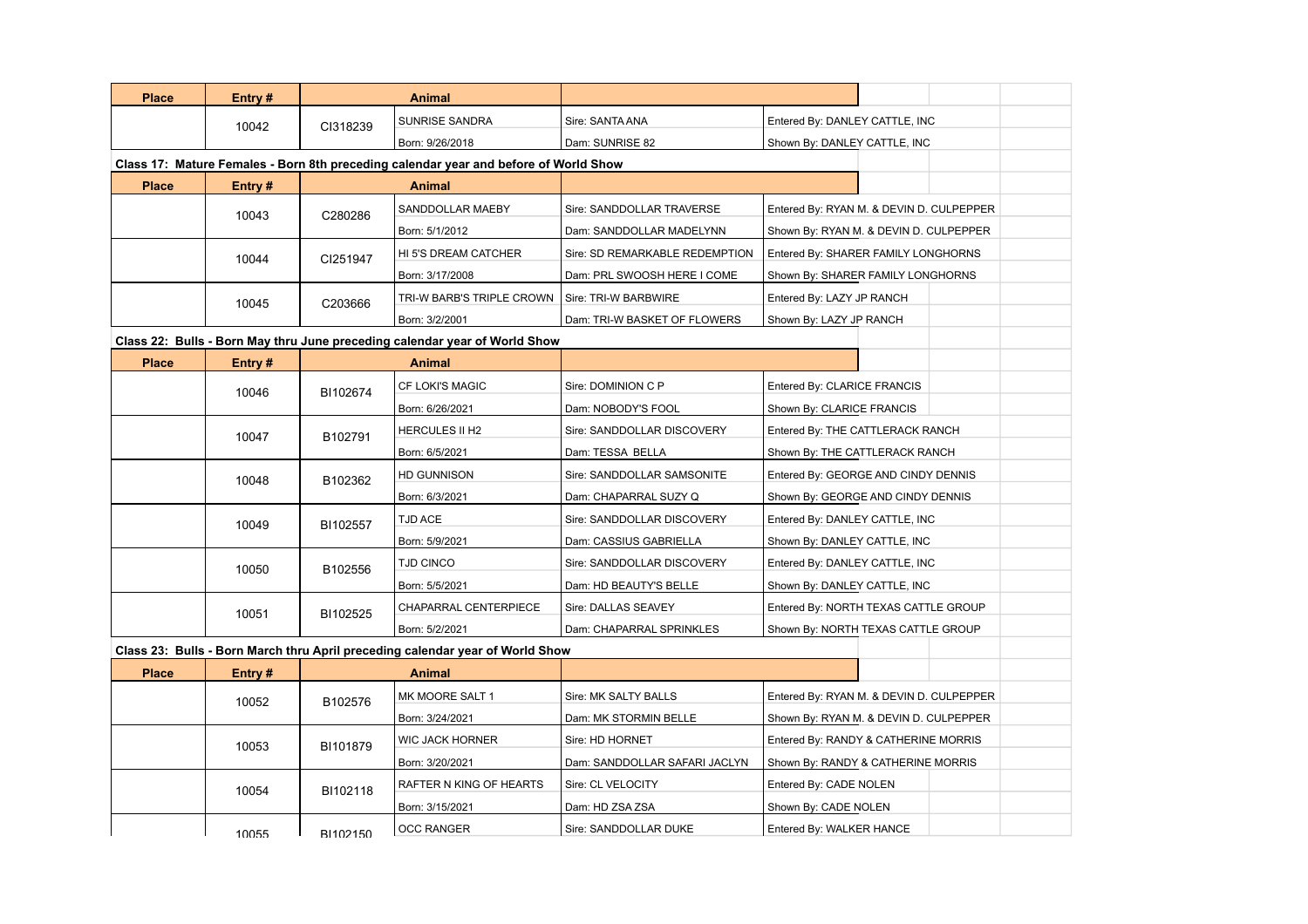|                                      | CCUUT                                      | <b>BITUZT50</b> |                                                                                        |                               |                                       |  |  |
|--------------------------------------|--------------------------------------------|-----------------|----------------------------------------------------------------------------------------|-------------------------------|---------------------------------------|--|--|
|                                      |                                            |                 | Born: 3/8/2021                                                                         | Dam: SS EMPERORS PRINCESS     | Shown By: WALKER HANCE                |  |  |
|                                      | 10056                                      | BI101871        | ROCKSTAR CP                                                                            | Sire: HD FIREBALL             | Entered By: DONNESE & JODY SEPULVADO  |  |  |
|                                      |                                            |                 | Born: 3/4/2021                                                                         | Dam: DISCOVERY COVER GIRL C P | Shown By: DONNESE & JODY SEPULVADO    |  |  |
|                                      |                                            |                 | Class 24: Bulls - Born January thru February preceding calendar year of World Show     |                               |                                       |  |  |
| <b>Place</b>                         | Entry#                                     |                 | Animal                                                                                 |                               |                                       |  |  |
|                                      | 10057                                      | BI101901        | <b>HONDO TENBAR</b>                                                                    | Sire: OBRYANS CASSIUS         | Entered By: DANLEY CATTLE, INC        |  |  |
|                                      |                                            |                 | Born: 2/8/2021                                                                         | Dam: HD BIRDIE                | Shown By: DANLEY CATTLE, INC          |  |  |
|                                      | 10058                                      | BI101618        | HD NIMITZ                                                                              | Sire: SANDDOLLAR SAMSONITE    | Entered By: DONNESE & JODY SEPULVADO  |  |  |
|                                      |                                            |                 | Born: 2/4/2021                                                                         | Dam: HOTSIE TOTSIE            | Shown By: DONNESE & JODY SEPULVADO    |  |  |
|                                      | 10059                                      | BI101890        | 2T TACO 'BOUT IT                                                                       | Sire: DOMINION C P            | Entered By: TESSA TRONZANO            |  |  |
|                                      |                                            |                 | Born: 1/28/2021                                                                        | Dam: NEON DISCOVERY CP        | Shown By: TESSA TRONZANO              |  |  |
|                                      | 10060                                      | BI101906        | RCC HOT FLASH                                                                          | Sire: HD FIREBALL             | Entered By: ROBERTSON CATTLE CO.      |  |  |
|                                      |                                            |                 | Born: 1/5/2021                                                                         | Dam: HIGH CLASS CP            | Shown By: ROBERTSON CATTLE CO.        |  |  |
|                                      | <b>Class 25: Champion Junior Bull</b>      |                 |                                                                                        |                               |                                       |  |  |
| Class 26: Res. Champion Junior Bull  |                                            |                 |                                                                                        |                               |                                       |  |  |
|                                      |                                            |                 | Class 28: Bulls - Born May thru August second preceding calendar year of World Show    |                               |                                       |  |  |
| <b>Place</b>                         | Entry #                                    |                 | <b>Animal</b>                                                                          |                               |                                       |  |  |
|                                      | 10061                                      | BI100311        | T-REX ACCIO FALCON                                                                     | Sire: SANDDOLLAR DISCOVERY    | Entered By: RANDY & CATHERINE MORRIS  |  |  |
|                                      |                                            |                 | Born: 5/7/2020                                                                         | Dam: HD SAMSONITE'S SABLE     | Shown By: RANDY & CATHERINE MORRIS    |  |  |
|                                      |                                            |                 | Class 29: Bulls - Born January thru April second preceding calendar year of World Show |                               |                                       |  |  |
| <b>Place</b>                         | Entry#                                     |                 | <b>Animal</b>                                                                          |                               |                                       |  |  |
|                                      | 10062                                      | B99990          | <b>ANNA'S NIGHTWATCH</b>                                                               | Sire: SANDDOLLAR REVIVAL      | Entered By: THE CATTLERACK RANCH      |  |  |
|                                      |                                            |                 | Born: 4/25/2020                                                                        | Dam: ANNA 8/14                | Shown By: THE CATTLERACK RANCH        |  |  |
|                                      | 10063                                      | B100941         | DIAMOND Q OVERDRIVE                                                                    | Sire: DQ BRAZOS               | Entered By: STEVE, BODIE & CHAD QUARY |  |  |
|                                      |                                            |                 | Born: 3/13/2020                                                                        | Dam: DIAMOND Q ZENA           | Shown By: STEVE, BODIE & CHAD QUARY   |  |  |
|                                      | 10064                                      | <b>BAI99881</b> | HIGH NOON BOOM CP                                                                      | Sire: BOOMERANG C P           | Entered By: SHARER FAMILY LONGHORNS   |  |  |
|                                      |                                            |                 | Born: 3/2/2020                                                                         | Dam: SANDDOLLAR HIGHBROW LADY | Shown By: SHARER FAMILY LONGHORNS     |  |  |
|                                      | 10065                                      | B99823          | <b>CHAPARRAL SHINDIG</b>                                                               | Sire: DALLAS SEAVEY           | Entered By: CHAPARRAL CATTLE COMPANY  |  |  |
|                                      |                                            |                 | Born: 2/1/2020                                                                         | Dam: CHAPARRAL MASQUERADE     | Shown By: CHAPARRAL CATTLE COMPANY    |  |  |
|                                      | 10066                                      | BI99015         | SL WHISKEY BUSINESS                                                                    | Sire: SANDDOLLAR CISCO KID    | Entered By: SHARER FAMILY LONGHORNS   |  |  |
|                                      |                                            |                 | Born: 1/18/2020                                                                        | Dam: DISCOVERY EYES C P       | Shown By: SHARER FAMILY LONGHORNS     |  |  |
|                                      | <b>Class 30: Champion Senior Bull</b>      |                 |                                                                                        |                               |                                       |  |  |
|                                      | <b>Class 31: Res. Champion Senior Bull</b> |                 |                                                                                        |                               |                                       |  |  |
| <b>Class 32: Grand Champion Bull</b> |                                            |                 |                                                                                        |                               |                                       |  |  |